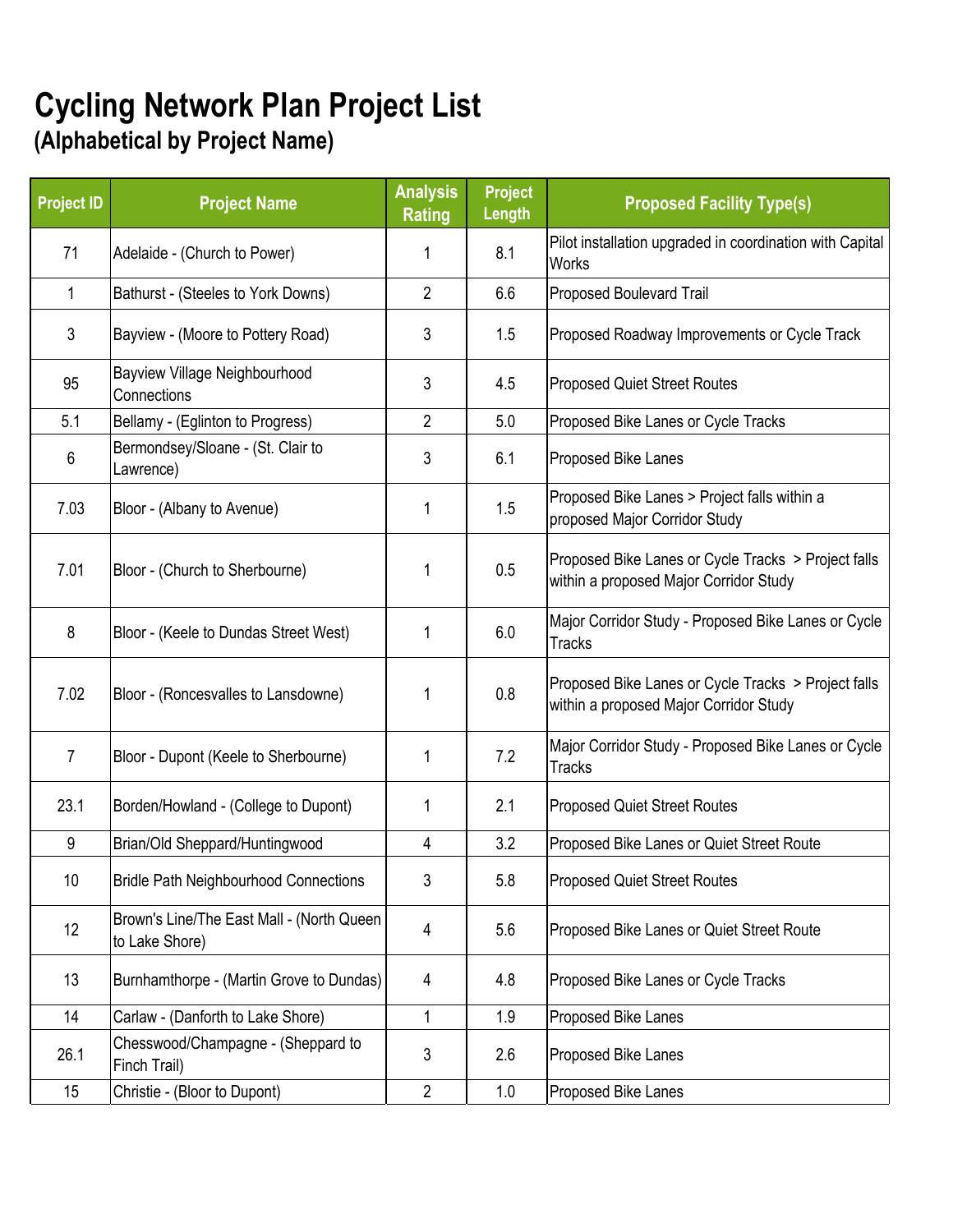| 16   | <b>CityPlace Neighbourhood Connections</b>                                  | 1              | 3.2  | Proposed Bike Lanes                                                  |
|------|-----------------------------------------------------------------------------|----------------|------|----------------------------------------------------------------------|
| 17   | College - (Lansdowne to Brock)                                              | 3              | 0.4  | Proposed Bike Lanes or Cycle Tracks                                  |
| 18   | Cummer/McNicoll - (Yonge to Pharmacy)                                       | 1              | 5.3  | Proposed Bike Lanes or Quiet Street Route                            |
| 21   | Danforth - (Broadview to Danforth Road)                                     | 1              | 7.1  | Major Corridor Study - Proposed Bike Lanes or Cycle<br><b>Tracks</b> |
| 22   | Danforth-Kingston - (Danforth to Eglinton)                                  | 1              | 8.2  | Major Corridor Study - Proposed Bike Lanes or Cycle<br><b>Tracks</b> |
| 51.1 | Davisville Manor, Parkhurst, Sutherland,<br>Cleveland, and Millwood west    | 3              | 10.7 | Proposed Bike Lane or Quiet Street Route                             |
| 404  | Don River / DVP Crossing - (Richmond-<br>Adelaide to Eastern)               | $\overline{2}$ | 4.9  | Proposed Major Barrier Crossing                                      |
| 402  | Don Valley Golf Course / Hogs Hollow<br>Underpass / Trail Connection        | 3              | 1.4  | <b>Proposed Major Barrier Crossing</b>                               |
| 11   | Donlands - (Danforth to Millwood)                                           | 3              | 2.3  | Proposed Bike Lanes                                                  |
| 618  | Dorcot - (Midland Smart Track Connection)                                   | 1              | 0.9  | <b>Proposed Quiet Street Route</b>                                   |
| 25   | Dovercourt - (Sudbury to Davenport)                                         | 1              | 3.9  | Proposed Bike Lanes or Quiet Street Route                            |
| 63.1 | Dowling - (Waterfront Trail to Queen)                                       | 4              | 0.9  | <b>Proposed Quiet Street Routes</b>                                  |
| 26   | Downsview Neighbourhood Connections                                         | 3              | 2.5  | <b>Proposed Quiet Street Routes</b>                                  |
| 27   | Drewry/Cummer - (Yonge to Finch Trail)                                      | 3              | 5.3  | Proposed Bike Lanes or Quiet Street Route                            |
| 28   | Dufferin - (Finch Hydro Trail to Steeles)                                   | 4              | 1.8  | Proposed Boulevard Trail                                             |
| 200  | Dufferin/Ranee/Flemington/Blossomfield/V<br>arna                            | $\overline{2}$ | 4.9  | Various Facility Types Proposed                                      |
| 30   | Dundas - (Royal York to Scarlett) and St<br>Clair - (Runnymede to Scarlett) | 3              | 3.0  | Proposed Bike lanes                                                  |
| 31   | East York Neighbourhood Connections                                         | $\overline{2}$ | 8.4  | Proposed Bike Lane or Quiet Street Route                             |
| 32   | Eglinton - (Kennedy to Kingston)                                            | $\overline{2}$ | 4.9  | Proposed Bike Lanes or Cycle Tracks                                  |
| 68   | Ellesmere - (McCowan to Conlins)                                            | $\overline{2}$ | 6.8  | Proposed Cycle Tracks or Boulevard Trail                             |
| 2.3  | Faywood - (Sheppard to Wilson)                                              | 1              | 2.7  | Proposed Bike Lanes                                                  |
| 26.2 | Finch - (Keele to Wilmington)                                               | $\overline{2}$ | 2.6  | Proposed Bike Lanes or Cycle Tracks                                  |
| 33   | Finch Ave West - (Middleflield to Nielson)                                  | 3              | 2.1  | Proposed Bike Lanes or Cycle Tracks                                  |
| 34   | Flemingdon Park - Thorncliffe Park<br><b>Neighbourhood Connections</b>      | $\overline{2}$ | 6.1  | Various Facility Types Proposed                                      |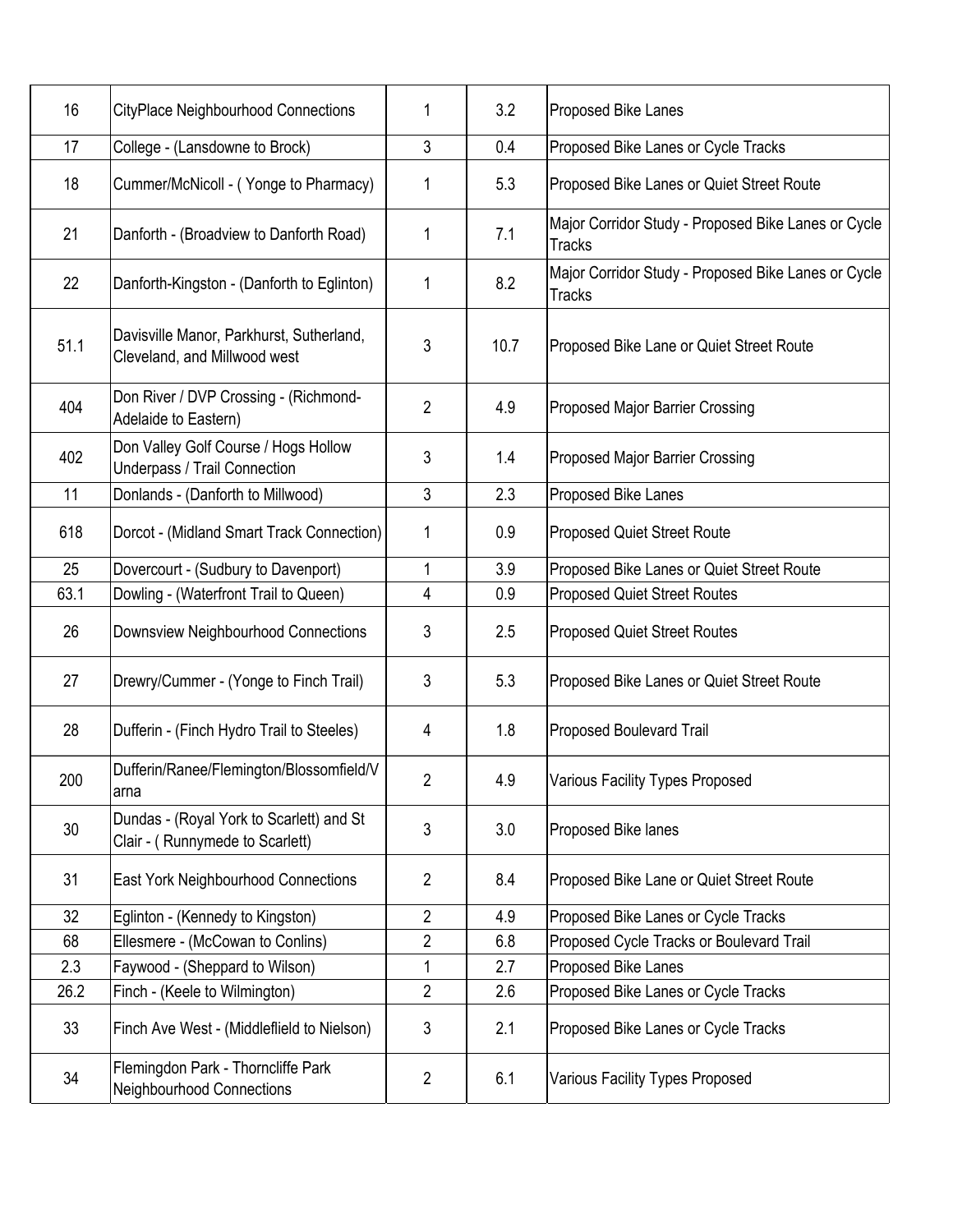| 49.2 | Florence/Avondale - (Willowdale to Easton)                              | $\overline{2}$ | 2.7 | <b>Proposed Quiet Street Routes</b>                                           |
|------|-------------------------------------------------------------------------|----------------|-----|-------------------------------------------------------------------------------|
| 35   | <b>Forest Hill Neighbourhood Connections</b>                            | 3              | 4.5 | <b>Proposed Quiet Street Routes</b>                                           |
| 20   | Gerrard East - (Main to Clonmore)                                       | 4              | 5.3 | Proposed Bike Lanes                                                           |
| 36   | Glencairn - (Calidonia to Yonge)                                        | 1              | 2.5 | <b>Proposed Quiet Street Route</b>                                            |
| 37   | Gordon Baker/Glendinning/Passmore                                       | 4              | 9.0 | <b>Proposed Quiet Street Route</b>                                            |
| 38   | Graydon Hall-Don Mills Neighbourhood<br>Connections                     | 2              | 5.2 | <b>Proposed Quiet Street Routes</b>                                           |
| 39   | Havelock/Bartlett - (Bloor to Davenport)                                | $\overline{2}$ | 2.3 | <b>Proposed Quiet Street Route</b>                                            |
| 401  | Highway 401 Tunnel to Hydro Corridor<br>(Cavehill & Crocus Connections) | 3              | 0.1 | <b>Proposed Major Barrier Crossing</b>                                        |
| 40   | <b>Islington Neighbourhood Connections</b>                              | 3              | 5.5 | <b>Proposed Quiet Street Routes</b>                                           |
| 41   | Jane - (Steeles to south of 401)                                        | $\overline{2}$ | 7.0 | Major Corridor Study - Proposed Bike Lanes or Cycle<br><b>Tracks</b>          |
| 42   | Junction Neighbourhood Connections                                      | 1              | 2.0 | <b>Proposed Quiet Street Route</b>                                            |
| 43   | King West Neighbourhood Connections                                     | 1              | 4.2 | <b>Proposed Quiet Street Routes</b>                                           |
| 44   | Kingston - (Eglinton to Highland Creek<br>Trail)                        | $\overline{2}$ | 5.7 | Major Corridor Study - Proposed Bike Lanes or Cycle<br><b>Tracks</b>          |
| 45   | Kipling - (Bloor to Waterfront Trail)                                   | $\overline{2}$ | 6.3 | Major Corridor Study - Proposed Boulevard Trail or<br><b>Cycle Tracks</b>     |
| 46   | Kipling Heights Neighbourhood<br>Connections                            | 4              | 2.5 | <b>Proposed Quiet Street routes</b>                                           |
| 47   | Lake Shore - (Humber to Mississauga)                                    | 4              | 7.3 | Major Corridor Study - Proposed Bike Lanes or Cycle<br><b>Tracks</b>          |
| 48   | Lambton Baby Point Neighbourhood<br>Connections                         | 4              | 3.2 | <b>Proposed Quiet Street Routes</b>                                           |
| 202  | Lansdowne - (Queen St W to Dundas St<br>W)                              | $\overline{2}$ | 0.8 | Proposed Bike Lanes                                                           |
| 7.2  | Lansdowne (Bloor to Dupont)                                             | $\overline{2}$ | 1.6 | Proposed Bike Lanes > Project falls within a<br>proposed Major Corridor Study |
| 49   | Lansing - Willowdale Neighbourhood<br>Connections                       | 4              | 3.3 | <b>Proposed Quiet Street Routes</b>                                           |
| 50   | Lawrence - (Orton Park to Kingston Road)                                | 4              | 1.4 | Proposed Bike Lanes or Cycle Tracks                                           |
| 52   | Martin Grove - (Rathburn to South of<br>Burnamthorpe)                   | 4              | 1.5 | Proposed Bike Lanes                                                           |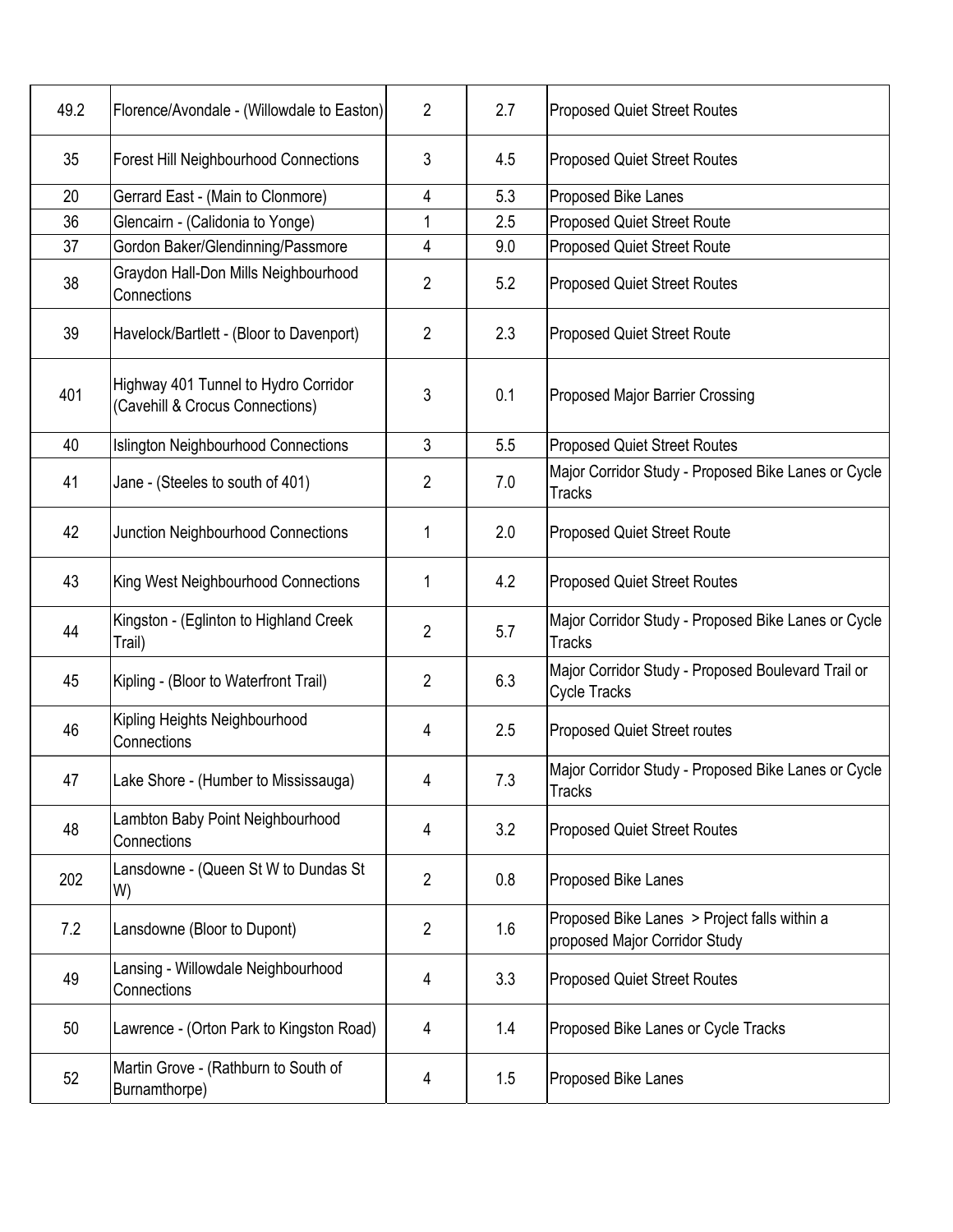| 205 | McLevin - (Sheppard to Scarborough<br>Railpath)                            | $\overline{2}$ | 4.6 | Proposed Bike Lanes                                                       |
|-----|----------------------------------------------------------------------------|----------------|-----|---------------------------------------------------------------------------|
| 53  | Middlefield - (McCowan to Steeles)                                         | 3              | 4.4 | Proposed Bike Lanes                                                       |
| 54  | Midland - (Lawrence to Sheppard)                                           | $\overline{2}$ | 4.1 | Major Corridor Study - Proposed Boulevard Trail or<br><b>Cycle Tracks</b> |
| 55  | Midland - (Sheppard to Steeles)                                            | $\overline{2}$ | 4.9 | Major Corridor Study - Proposed Boulevard Trail or<br><b>Cycle Tracks</b> |
| 56  | Midland - (Waterfront Trail to Gatineau<br>Trail)                          | 4              | 5.8 | Major Corridor Study - Proposed Bike Lanes or Cycle<br><b>Tracks</b>      |
| 57  | Military Trail/Lawson - (Conlins to Port<br>Union)                         | 3              | 4.2 | Proposed Bike Lanes or Quiet Street Route                                 |
| 51  | Moore - (Bayview to Don Valley)                                            | 4              | 1.9 | Proposed Bike Lanes or Cycle Tracks                                       |
| 206 | Morningside - (Connection over Hwy 401)                                    | $\overline{2}$ | 6.7 | Proposed Bike Lanes or Cycle Tracks                                       |
| 201 | Mount Pleasant Rd - (Snowdon to<br>Lawrence)                               | 3              | 0.7 | Proposed Bike Lanes or Quiet Street Route                                 |
| 58  | Mt Pleasant (St. Clair to Beltline) and St<br>Clair (Yonge to Mt Pleasant) | 1              | 5.9 | Proposed Bike Lanes                                                       |
| 59  | Norseman - (Kipling to Royal York)                                         | 3              | 2.1 | Proposed Bike Lanes                                                       |
| 60  | North Queen - (Mississauga to Kipling)                                     | 3              | 4.2 | Proposed Bike Lanes                                                       |
| 61  | Oakwood Village Neighbourhood<br>Connections                               | 1              | 4.7 | <b>Proposed Quiet Street Routes</b>                                       |
| 62  | Palmerston - (Queen to Dupont)                                             | 1              | 3.9 | <b>Proposed Quiet Street Route</b>                                        |
| 63  | Parkdale Neighbourhood Connections                                         | 3              | 3.4 | <b>Proposed Quiet Street Routes</b>                                       |
| 64  | Parkwoods Neighbourhood Connections                                        | 1              | 9.4 | <b>Proposed Quiet Street Routes</b>                                       |
| 502 | Parliament - (Bloor to Wellesley)                                          | 1              | 0.9 | Proposed Bike Lanes                                                       |
| 66  | Port Union - (Sheppard to Waterfront Trail)                                | 3              | 2.7 | Proposed Bike Lanes                                                       |
| 67  | Princess Margaret Neighbourhood<br>Connections                             | 4              | 4.8 | <b>Proposed Quiet Street Route</b>                                        |
| 5   | Progress - (Midland to Sheppard)                                           | $\overline{2}$ | 4.6 | Proposed Bike Lanes or Cycle Tracks                                       |
| 70  | Renforth - (Rathburn to Eglinton)                                          | 4              | 2.0 | Proposed Bike Lanes                                                       |
| 72  | Riverdale - Greenwood Neighbourhood<br>Connections                         | 1              | 5.1 | <b>Proposed Quiet Street Routes</b>                                       |
| 73  | Royal York Neighbourhood Connections                                       | $\overline{2}$ | 4.1 | <b>Proposed Quiet Street Routes</b>                                       |
| 74  | Rustic/Culford/Bridgeland                                                  | 4              | 7.1 | Proposed Bike Lanes or Quiet Street Route                                 |
| 75  | Scarlett - (Dundas to Eglinton)                                            | 1              | 2.4 | Proposed Bike Lanes                                                       |
| 76  | Scott/Beechborough/Castlefield                                             | 1              | 5.9 | Proposed Bike Lanes or Quiet Street Route                                 |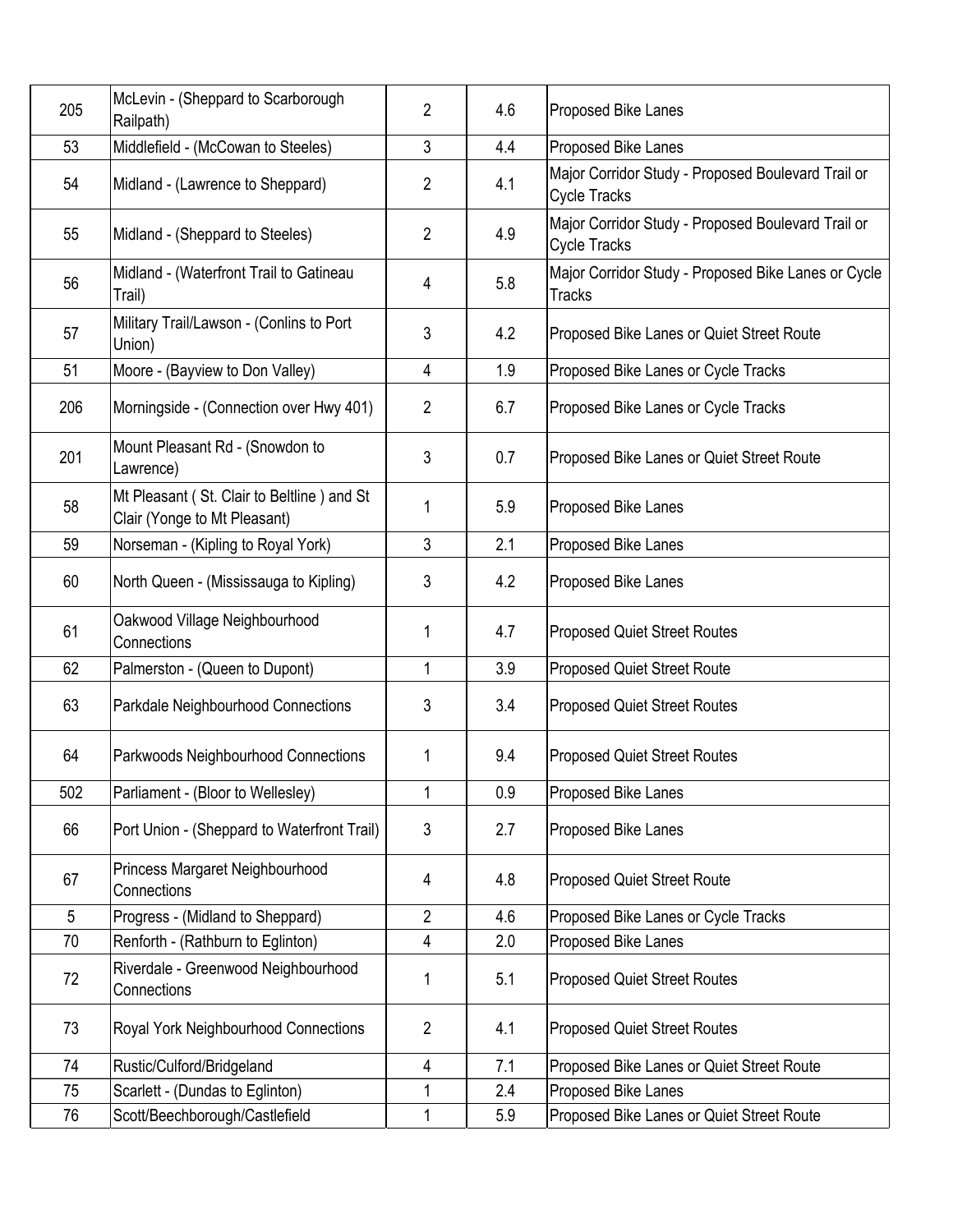| 77             |                                                                        | 4              | 3.7 | Proposed Bike Lanes or Cycle Tracks                                                           |
|----------------|------------------------------------------------------------------------|----------------|-----|-----------------------------------------------------------------------------------------------|
| 86.1           | Senlac - (Finch to Sheppard)<br>St Clair - (O'Connor to Victoria Park) | 3              | 2.3 |                                                                                               |
| 79             |                                                                        |                | 3.2 | Proposed Bke Lanes or Cycle Tracks                                                            |
| 78             | Steeles - (Kennedy to McCowan)                                         | 4              | 6.2 | Proposed Bike Lanes or Cycle Tracks<br>Proposed Bike Lanes or Cycle Tracks                    |
|                | Steeles - (Markham to Bear)                                            | 4              |     |                                                                                               |
| 81             | Trethewey - (Eglinton to Jane)                                         | 3              | 2.6 | Proposed Bike Lanes                                                                           |
| 61.2           | Vaughan - (Winona to Eglinton)                                         | 3              | 1.4 | Proposed Bike Lane or Quiet Street Route                                                      |
| 86.2           | Victoria Park - (Gerrard to Gatineau Trail)                            | $\overline{2}$ | 5.3 | Proposed Bike Lane or Cycle Track                                                             |
| 82             | Walsh/Wilson/Beverley Hills                                            | $\mathfrak{Z}$ | 2.8 | Proposed Bike Lanes or Cycle Tracks                                                           |
| 204            | Warden - (Hwy 401 to Bamburgh Crcl)                                    | 3              | 6.8 | <b>Proposed Boulevard Trail</b>                                                               |
| 619            | Warden Station connecting links                                        | 3              | 0.8 | <b>Proposed Boulevard Trail</b>                                                               |
| 620            | Waterfront Trail - Kingston Improvements                               | 3              | 0.8 | Proposed Bike Lane or Cycle Track                                                             |
| 83             | <b>Weston Neighbourhood Connections</b>                                | 1              | 7.4 | <b>Proposed Quiet Street Routes</b>                                                           |
| 24             | Westway/MartinGrove/Lawrence/St Phillips                               | $\overline{2}$ | 7.6 | Proposed Bike Lanes                                                                           |
| 84             | Willowdale - (Avondale to Steeles)                                     | 3              | 2.6 | Proposed Bike Lanes                                                                           |
| $\overline{2}$ | Wilmington, Overbrook, Steeprock                                       | 2              | 4.4 | Proposed Bike Lanes                                                                           |
| 2.2            | Wilson - (Faywood to Dufferin)                                         | 3              | 1.7 | Proposed Bike Lanes or Cycle Tracks                                                           |
| 85             | Wincott - (Midland Smart Track<br>Connection)                          | 4              | 1.8 | Proposed Quiet Street Route                                                                   |
| 61.1           | Winona - (Davenport to Roselawn)                                       | 1              | 3.1 | <b>Proposed Quiet Street Route</b>                                                            |
| 86.3           | Woodbine - (Queen to Lakeshore)                                        | 1              | 0.6 | Proposed Bike Lanes or Cycle Tracks                                                           |
| 87             | Woodfield - (Monarch Park to Waterfront<br>Trail)                      | 4              | 1.8 | Proposed Quiet Street Route                                                                   |
| 88             | Wychwood Park Neighbourhood<br>Connections                             | 1              | 4.0 | <b>Proposed Quiet Street Routes</b>                                                           |
| 91             | Yonge - (Avondale to Hendon)                                           | 1              | 2.7 | Major Corridor Study - Proposed Bike Lanes or Cycle<br><b>Tracks</b>                          |
| 93             | Yonge - (Avondale to William Carson)                                   | $\overline{2}$ | 1.3 | Major Corridor Study - Proposed Bike Lanes or Cycle<br><b>Tracks</b>                          |
| 89             | Yonge - (Bloor to Eglinton)                                            | 1              | 4.4 | Major Corridor Study - Proposed Bike Lanes or Cycle<br><b>Tracks</b>                          |
| 90             | Yonge - (Eglinton to William Carson)                                   | $\overline{2}$ | 1.3 | Major Corridor Study - Proposed Bike Lanes or Cycle<br><b>Tracks</b>                          |
| 92.01          | Yonge - (Gerrrard to Front)                                            | 1              | 1.5 | Proposed Bike Lanes or Cycle Tracks > Project falls<br>within a proposed Major Corridor Study |
| 91.1           | Yonge - (Hendon to Steeles)                                            | 1              | 1.9 | Major Corridor Study - Proposed Bike Lanes or Cycle<br><b>Tracks</b>                          |
| 92             | Yonge - (South of Bloor)                                               | 1              | 3.7 | Major Corridor Study - Proposed Bike Lanes or Cycle<br><b>Tracks</b>                          |